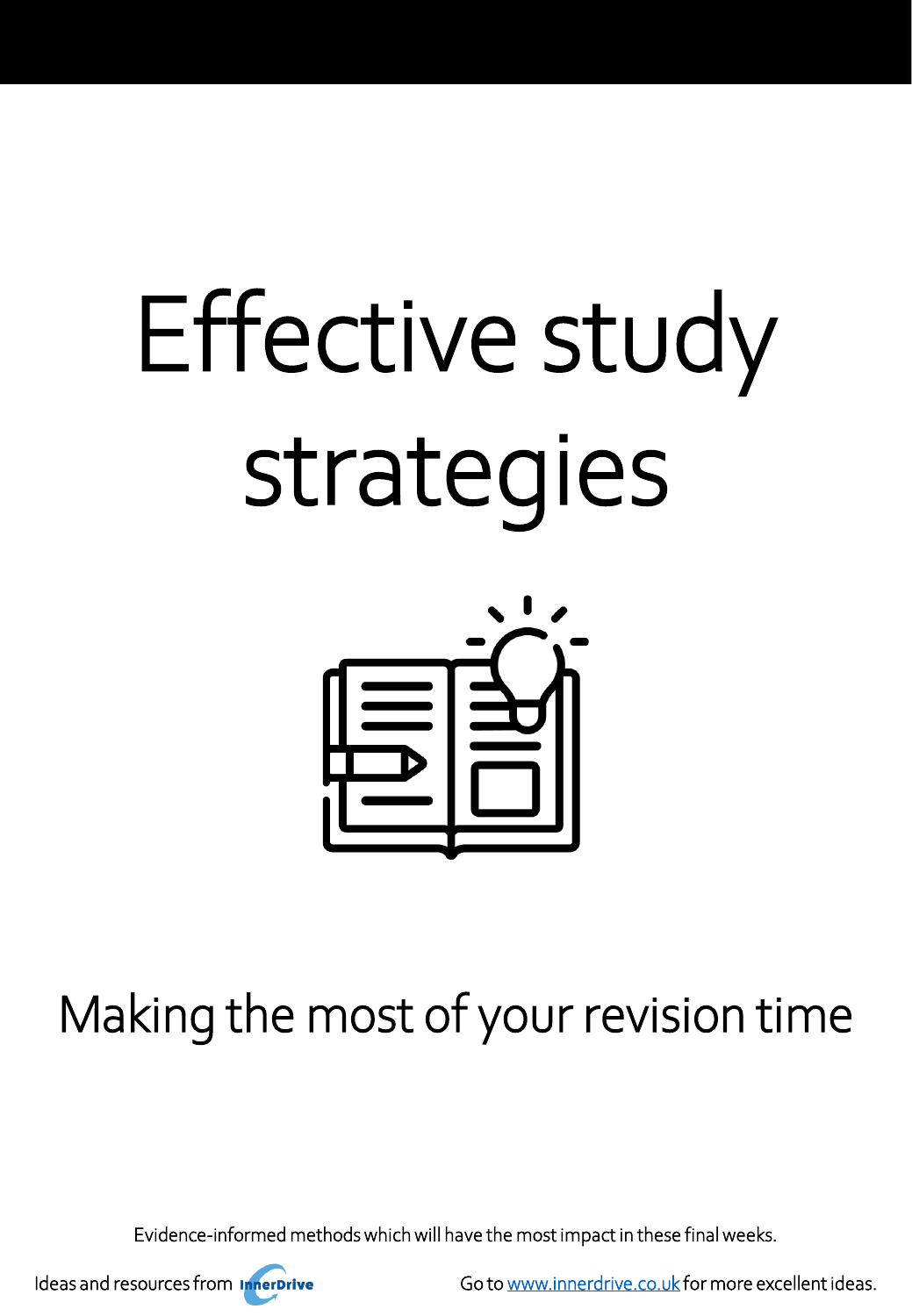# What doesn't work?



# Re-reading notes and highlighting key points

According to research, 84% of students admit to using this technique to revise, and 55% claim it is their favourite technique. But is it really effective? Reading a whole chapter of a textbook, or reading through 3 previous essays, is quite a lot of work, so surely it's beneficial? But how much do you actually remember the next day, next week, next month?

#### What does the research say?

A study in 2006 *(Roediger and Karpicke)* compared the learning of three groups who used a combination of re-reading and retrieval practice to prepare for a test. When asked, those who just relied on re-reading *believed* it was an effective strategy for learning and felt really confident about the final test. The results said the opposite, though - those who used retrieval practice did at least 30% better in the final test.



Another study in 2016 *(Smith et al)* took similar groups and subjected half of them to stressful environments before testing how much they could remember. Students who had just re-read their notes performed 32% worse in stressful situations, whereas students who had used retrieval practice were not negatively affected by increased stress. This is clearly beneficial in exam situations.



# Listening to music when revising

Music can be beneficial for certain tasks - it can improve our mood, boost our motivation and increase creativity. But is it helpful when revising? According to research, 47% of students believe music helps them concentrate and 29% claim it keeps them calm.

### What does the research say?

A 2014 study *(Perham and Currie)* compared four study groups: one group working in silence; another revising to songs they liked; a third group revising to songs they didn't like; the final group listening to music without lyrics. Those revising in silence performed significantly better than those listening to songs with lyrics, and it made no difference if they liked the songs!



Despite what many students think, listening to your favourite songs is not the best way to revise; music takes up processing space in the brain, leaving less space to process revision materials.



Lots of testing – also known as retrieval practice – done in silence, is the best strategy when revising. How can you make this even more effective? Read on…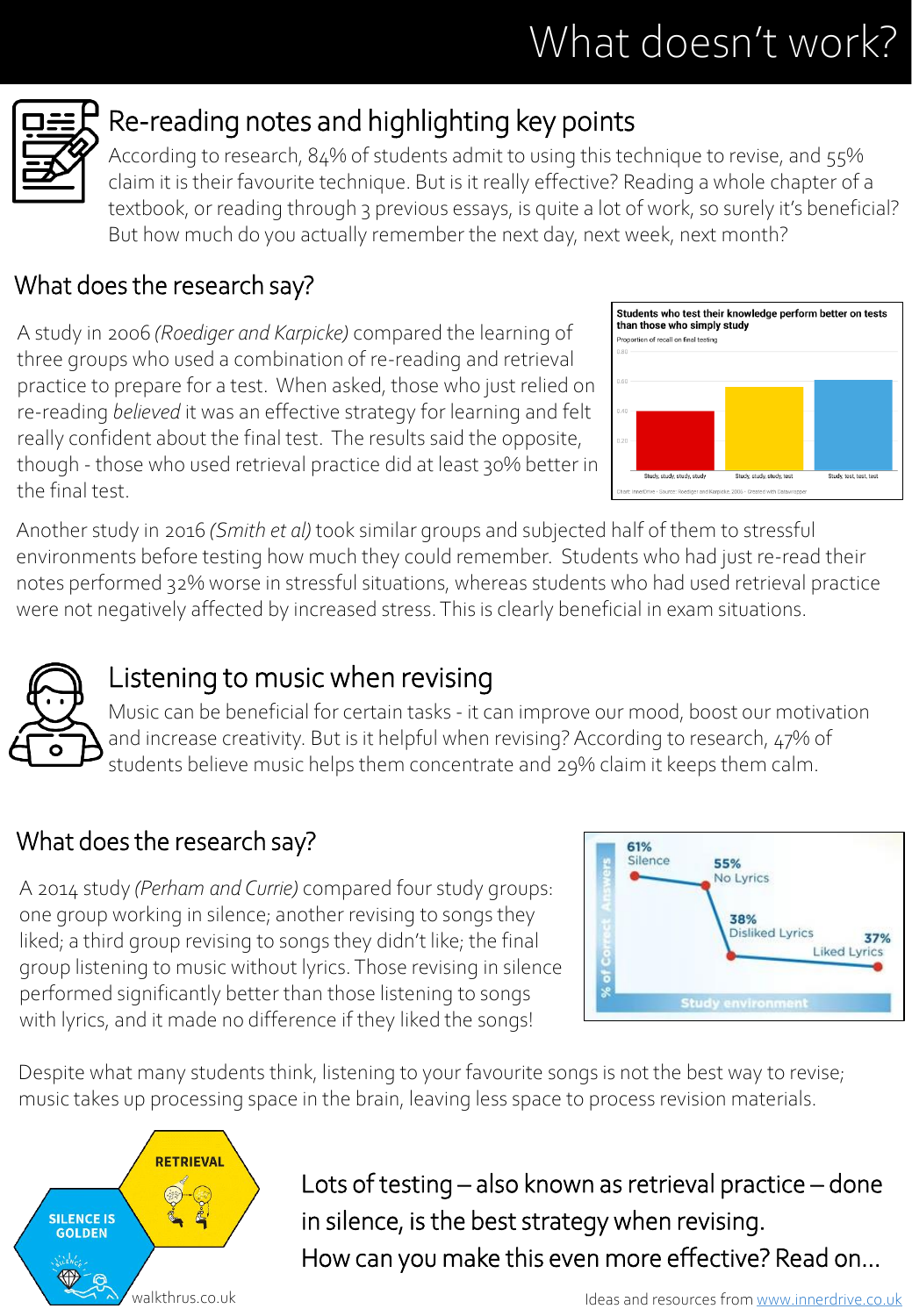# What does work?



# Retrieval practice

Retrieval is trying to remember information you have previously learned, so you can access it easily at a later date. When we are asked a question, our brain makes connections to other things we know. By repeating the question regularly, those connections are strengthened, and eventually the information transfers to our long term memory.

#### What does the research say?

This is one of the most extensively researched areas of learning - dating back to Ebbinghaus in 1885. If we only learn something once, we are more than likely to forget it; we need to force ourselves to remember and re-learn the information if we want to cement it in our long term memory. Look back at the study on the previous page – those students who selftested 3 times before the exam were far more successful than those who just re-read the text.



#### How can you make it even more effective?



#### Spacing

Cutting up your revision into smaller chunks and spacing them out over a period of time is much more beneficial than cramming an entire subject in a day. An hour of Physics each day for 5 days is much more effective than  $5$  hours in one day.



#### Interleaving

To improve your results further, also consider interleaving. This is where you mix up the subjects and topics you revise: 30 minutes of Shakespeare, 30 minutes of algebra, 30 minutes of Poetry, 30 minutes of Ratio - rather than an hour of English and an hour of Maths.

A 2007 study *(Rohrer and Taylor)* found that students who spaced out their revision over a week, compared to one sitting, achieved a much higher average mark in their final exams. In a second study, students were given a mock test after blocking or interleaving and another test a week later. Even though blocking was effective in the mock test the next day, the students who used interleaving did considerably better a week later in the final exam.





#### Need some examples of effective retrieval strategies? Read on…

Ideas and resources from [www.innerdrive.co.uk](http://www.innerdrive.co.uk/)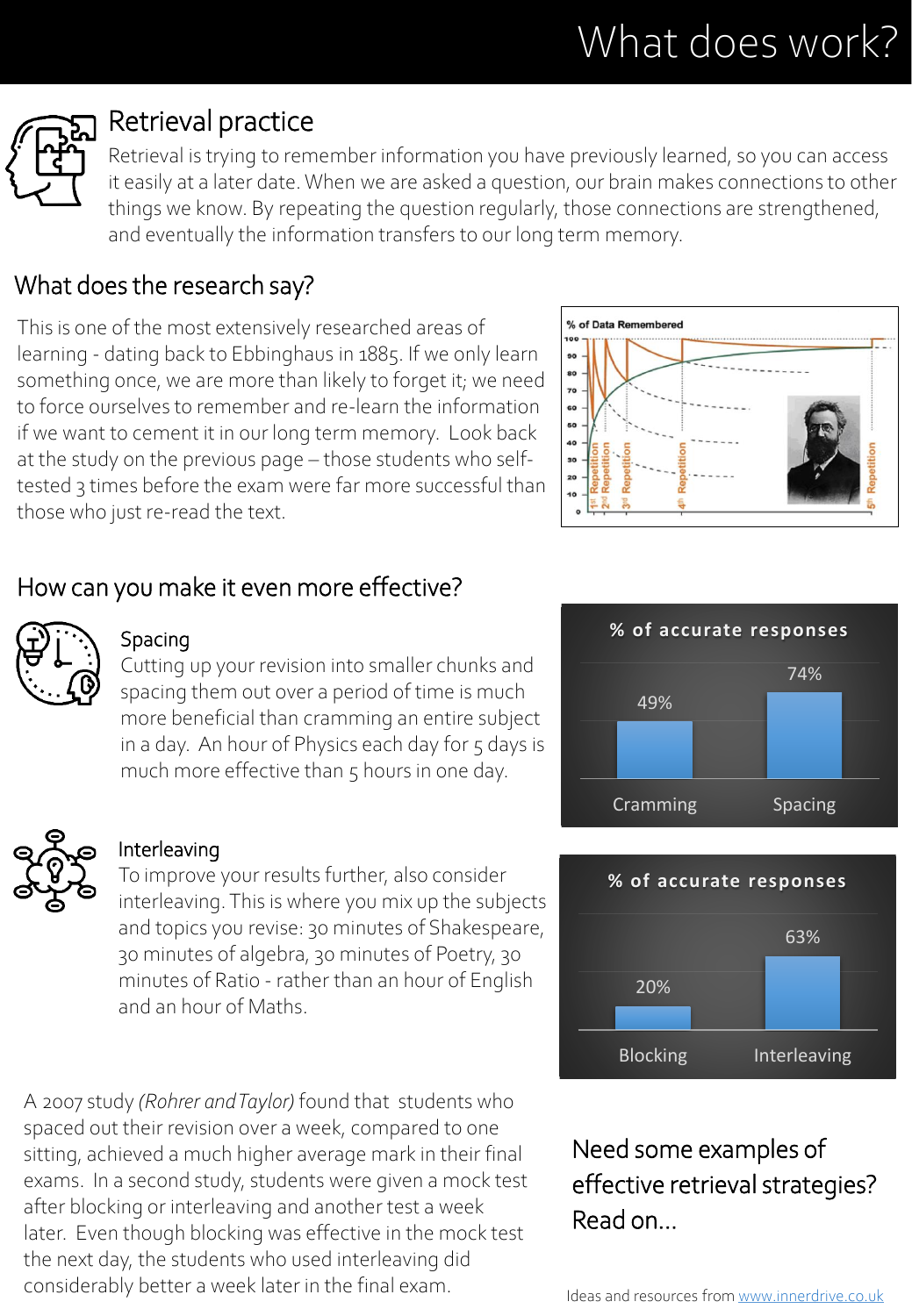# Retrieval strategies



# Brain dump

Choose a topic and write down as much as you can remember, without referring to your notes. Check your notes and see what you missed then try to fill the gaps without the notes. Check your notes a third time and add the missing information.



# Map it out

 $\bullet\bullet$  Take an essay question or writing question and map out your answer, without writing a full response. Look at the mark scheme and decide if your plan meets the criteria. Do this for a number of questions, then choose one and write the full response.



# Quizzes

Write a set of questions and answers and ask someone else to test you. It's important to either write or say your answers aloud. Reading through quizzes in your head can give you a false sense of security.

# Thinking hard: reduce

Read a section of your notes then put them aside and reduce what you read to 3 bullet points, each one no more than 10 words. Look back at the notes and decide if you missed anything important. Hide the notes and write a fourth bullet point.



# Thinking hard: connect

For each subject, consider the exam papers and group together questions that require the same technique to answer. Write down the requirements of each type. Find a previous example you've completed and identify where you've met the criteria.



# Flash cards

Write flashcards for each topic, in all subjects, then mix them up for the most effective revision. Check out the Leitner System for effective spacing and interleaving. Keep your flashcards simple – one question, one answer per card.



# $\mathcal{I}_{\mathbf{A}}$ Past papers

Ask your teacher for practice questions or exam papers. Complete them without notes in exam conditions, then check your answers and identify the gaps in your knowledge, so you can target your revision.



# Practise introductions

For essay subjects, take a past exam question and practise writing effective introductions and conclusions. Look back at your notes and remind yourself of the important things to remember. Practise for different topics, texts and papers.

# Thinking hard: transform

Read a paragraph from your notes くっ or a text book and transform it into a diagram, chart or sketch – no words allowed. Look at a diagram in Science, for example, and transform it into a paragraph of explanation.

# Key vocabulary

For a particular topic, make a list of key vocabulary, then do the following: define each word; use each term in a sentence; create a question where the key word is the answer; identify other words which connect to each of the words in your list.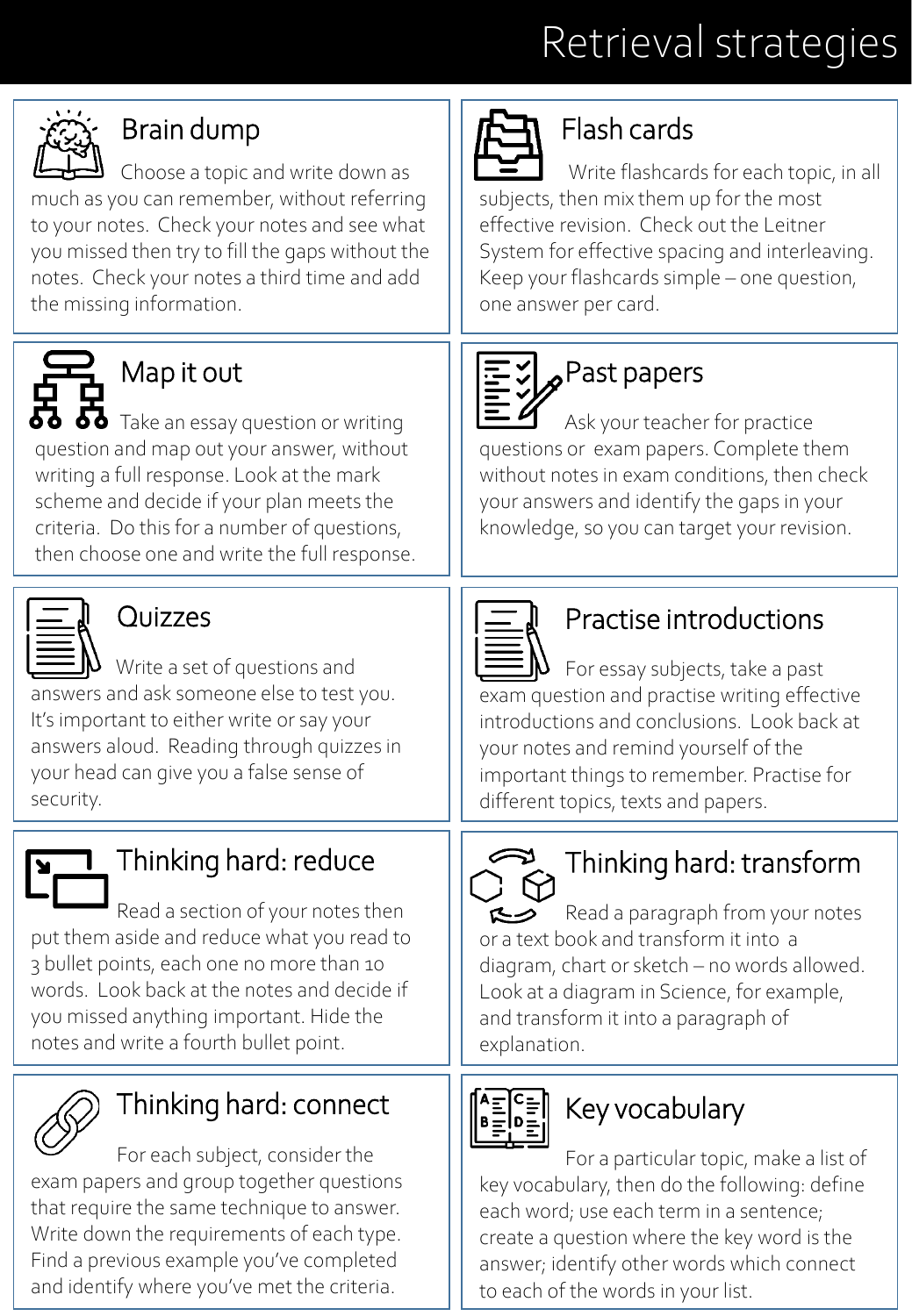# Simple study plan

# Step Study Plan

It's never too late to plan your revision! This simple plan from @KateJones\_teach & @Inner\_Drive is a great place to start.



# Make a list

What do you need to know? Break it down into topics and units. When you can retrieve it without effort, cross it off the list. It might help with motivation and organisation to have a 'to do' and 'have done' list.



# Timetable a spaced schedule

Look back at the notes about spacing and interleaving. Study each topic little and often and mix up subjects and topics so you are revising a mixture each day. Be sure to leave yourself enough time to cover everything.



# Use effective study strategies

That's what this booklet is all about. Keep re-reading and highlighting to a minimum. Highlight what you need to learn – but that won't make you learn it. Test yourself, using retrieval strategies. Think twice before loading up your favourite playlist!



# Identify the gaps in your knowledge

Having used the retrieval strategies, where are the gaps? What are you confident with? What do you need to go back to? What do you need to study more? Be honest with yourself – don't just focus on what you *do* know.



# Close the gaps

Repeat the third and fourth steps of the plan until you are confident with everything. Some parts will be difficult, but don't give up. The harder you have to think, the more likely you are to remember in the end. 'Memory is the residue of thought.' *(Dan Willingham)*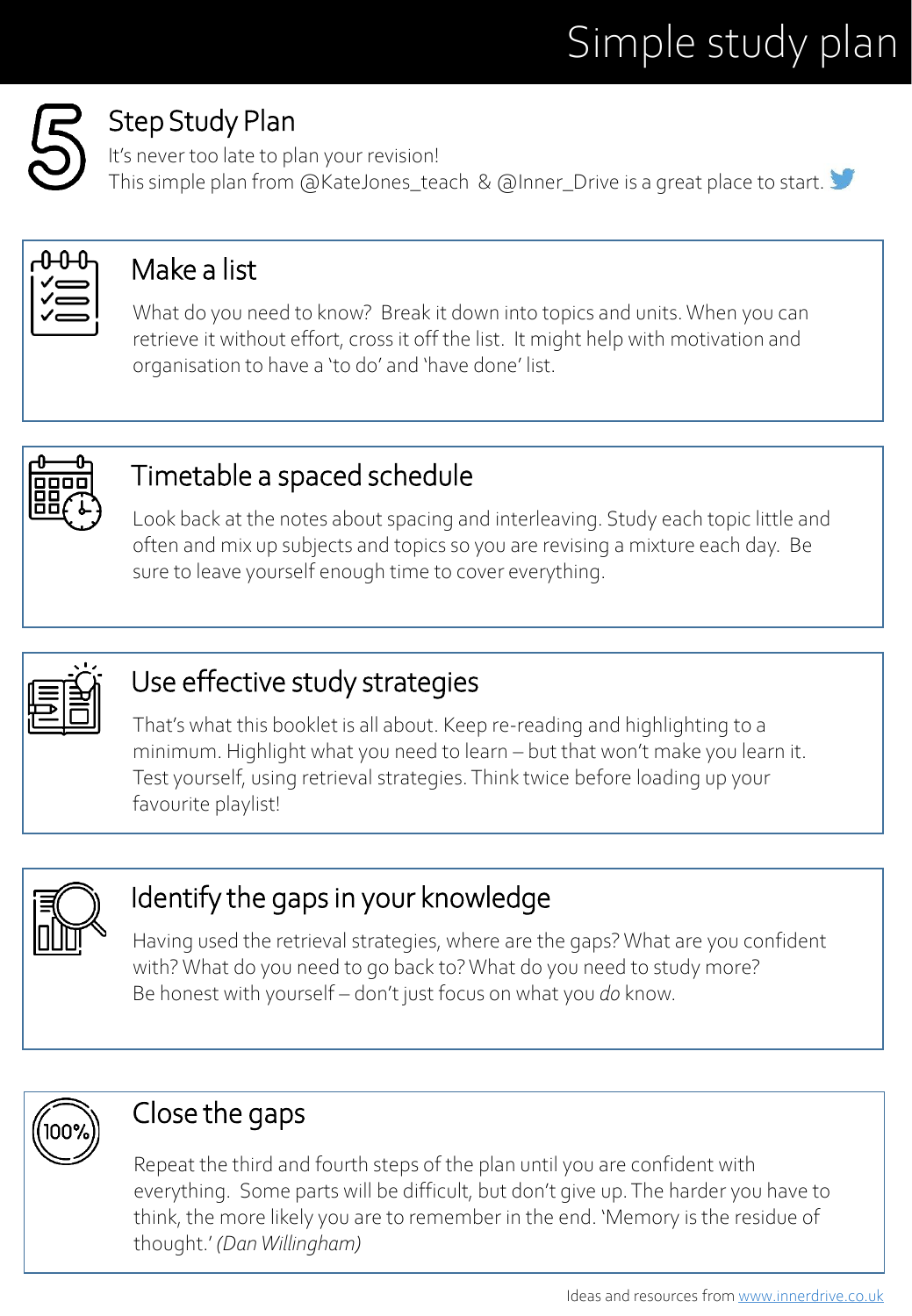# What else helps?

# z<sub>z</sub>z Get some sleep

How many hours of sleep do you get each night? On average, teenagers claim to get 6-7 hours a night, when they should really be aiming for 9-10 hours. If you are only getting 6-7, you are depriving yourself of over 1000 hours of sleep each year. You must be exhausted!

#### What does the research say?

Put very simply, we experience two types of sleep: deep sleep, which helps our body to recover; and REM, which helps restore our mind. Without enough REM sleep, you are much more prone to anxiety, stress, lack of concentration, mood swings and poor decision making.

A 2009 study *(van der Helm and Walker)* found a 40% reduction in memory when sleep deprived. Not only that, but you are more likely to forget positive memories when tired, just recalling and retaining negative memories. Excessive sleep loss therefore impacts on our mental health and stress levels.



# Limit your screen time

Mobile phones can be great tools for learning but are they having a negative impact on your learning? Catching up with friends, social media, movies and box sets is great – but when is the best time to do these things?

#### What does the research say?

A 2014 study *(Thornton et al)* found that just having a mobile phone nearby can lead to a 20% reduction in attention, concentration and performance.

Another study in 2013 *(Wood et al)* found that the glare from phones and iPads tricks our brain into thinking it is daytime, therefore stopping melatonin (the sleep hormone) being triggered. Two hours on your phone or iPad at night results in 20% less melatonin being released. At the very least, dim your screen prior to bedtime - or better still, don't use it at all.



# Look after yourself

Being kind to yourself each day can have a big impact on your performance during revision and exams. Take a break and get some exercise. Aim to start the day with cereal or toast – but be sure to treat yourself later on in the day. Find time to do the things you love. Reward yourself for your hard work.

### What does the research say?

A range of studies in 2016 *(Miller and Krizen)* found that students who took a 12 minute walk reported a 20% increase in happiness, attentiveness and confidence, compared to those who spent that time sitting down. Even taking a 5 minute walk resulted in similar benefits. Break up your study sessions with a quick stroll and see for yourself.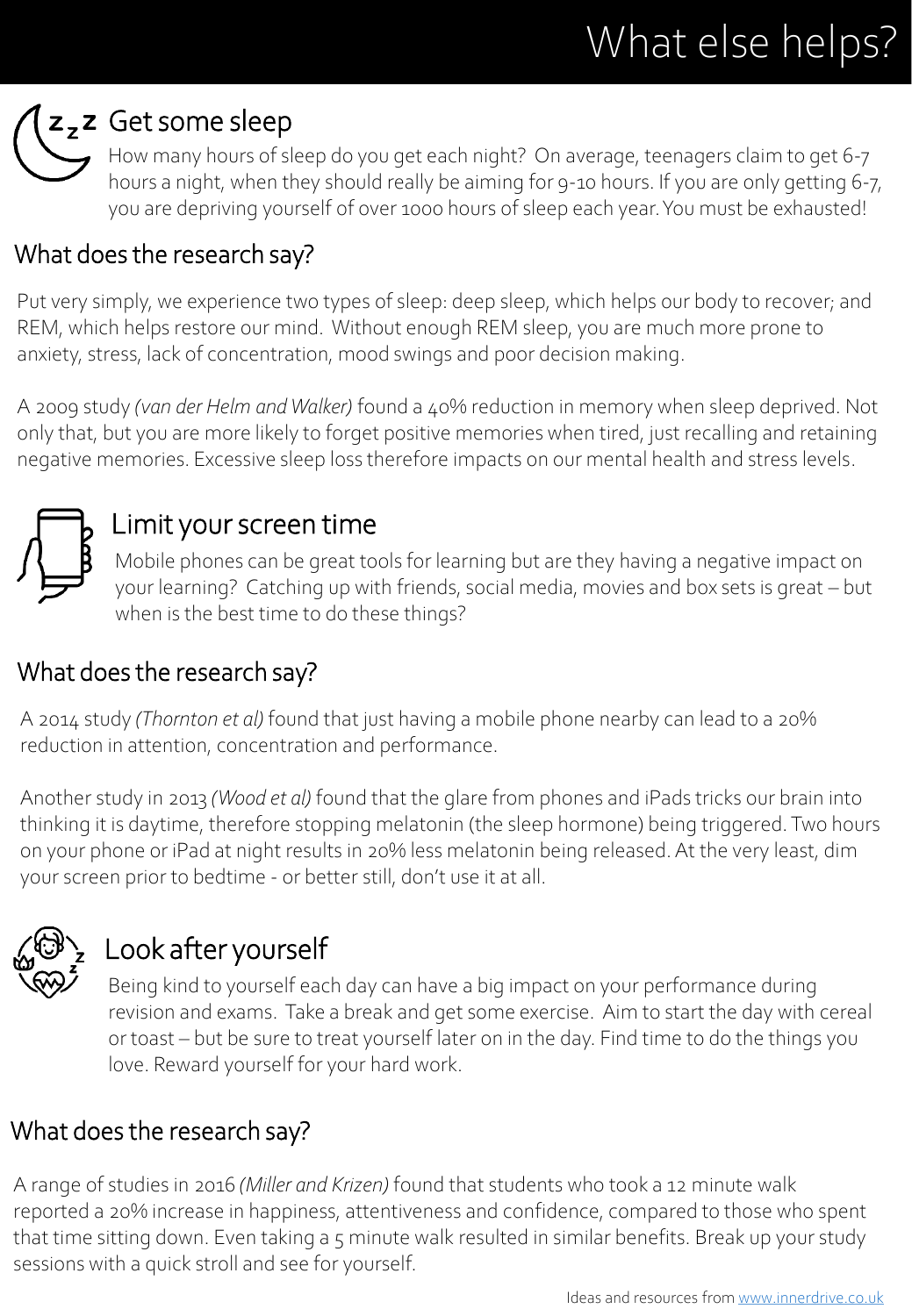# Reading and resources



Don't fancy writing out flashcards? Take a look at the Anki app. There are banks of cards you can access, or you can make your own. The beauty of this app is that you tell it how difficult each card was, and it works out the best time to ask you that question again!





This excellent book is designed to show teenagers how they can excel at school and in life. Discover how to: take control, concentrate better, find your motivation, fail better, make revision stick, perform under pressure, ace those exams, put down that phone when you're meant to be revising, get over FOMO, stop procrastinating, get a good night's sleep, take care of yourself and your mental health, learn from sporting champions and grow your mindset to get ahead.





This book answers the sort of questions that every parent wants to know. How much sleep does your child need? Should you help them with their homework? Why does your child forget what they have just learnt? How much screen time is too much? What can you do to help them do better at school? How can you help your child learn to better manage their emotions?





# Speak to your subject teachers

Find out if there are any useful apps, websites, books or blogs which will assist with your revision. Jot down the details here.